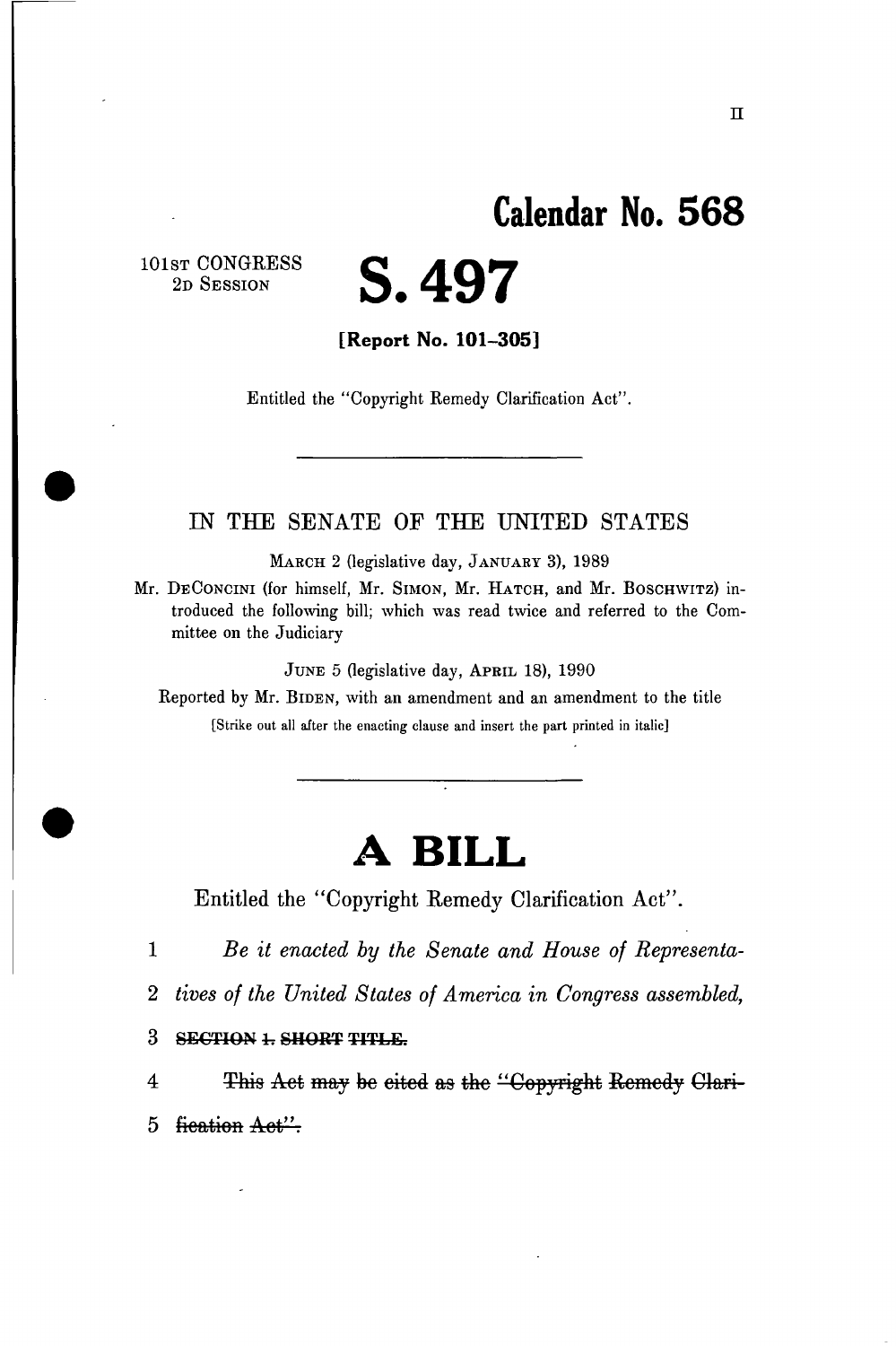1 SE€r 3, LIABILITY FOR STATES AND INSTRUMENTALITIES OF 2 STATES FOR INFRINGEMENT OF COPYRIGHT 3 ANP EXCLUSIVE RIGHTS IN MASK WORKS.

4 (a) COPYRIGHT INFRINGEMENT.—Section 501(a) ef-5 title 17, United States Code, is amended by adding at the 6 end the following:  *ilAs* used in this subsection, the term 7 'anyone' includes any State and any instrumentality el a 8 <del>State, both</del> of <del>which shall be subject to the provisions</del> of this 9 title *m* the same manner and te the same extent as any nen-10 governmental entity.".

11 (b) INFRINGMENT OF EXCLUSIVE RIGHTS IN MASK 12 WORKS.—Section  $910(a)$  of title 17, United States Code, is 13 amended by adding at the end the following, *<sup>11</sup>As* used in this 14 subsection, the term 'any person' includes any State and any 15 instrumentality of a State, both of which shall be subject to 16 the provisions of this title in the same manner and to the 17 same extent as any nongovernmental entity.".

18 SEC. 3. EFFECTIVE DATE.

19 The amendments made by this Aet shah<sup>1</sup> take effect en  $20$  the date of the enactment of this Aet but shall not apply to 21 any case filed before such date.

22 *SECTION 1. SHORT TITLE.* 

23 *This Act may be cited as the "Copyright Remedy Clari-*24 *fication Act".* 

2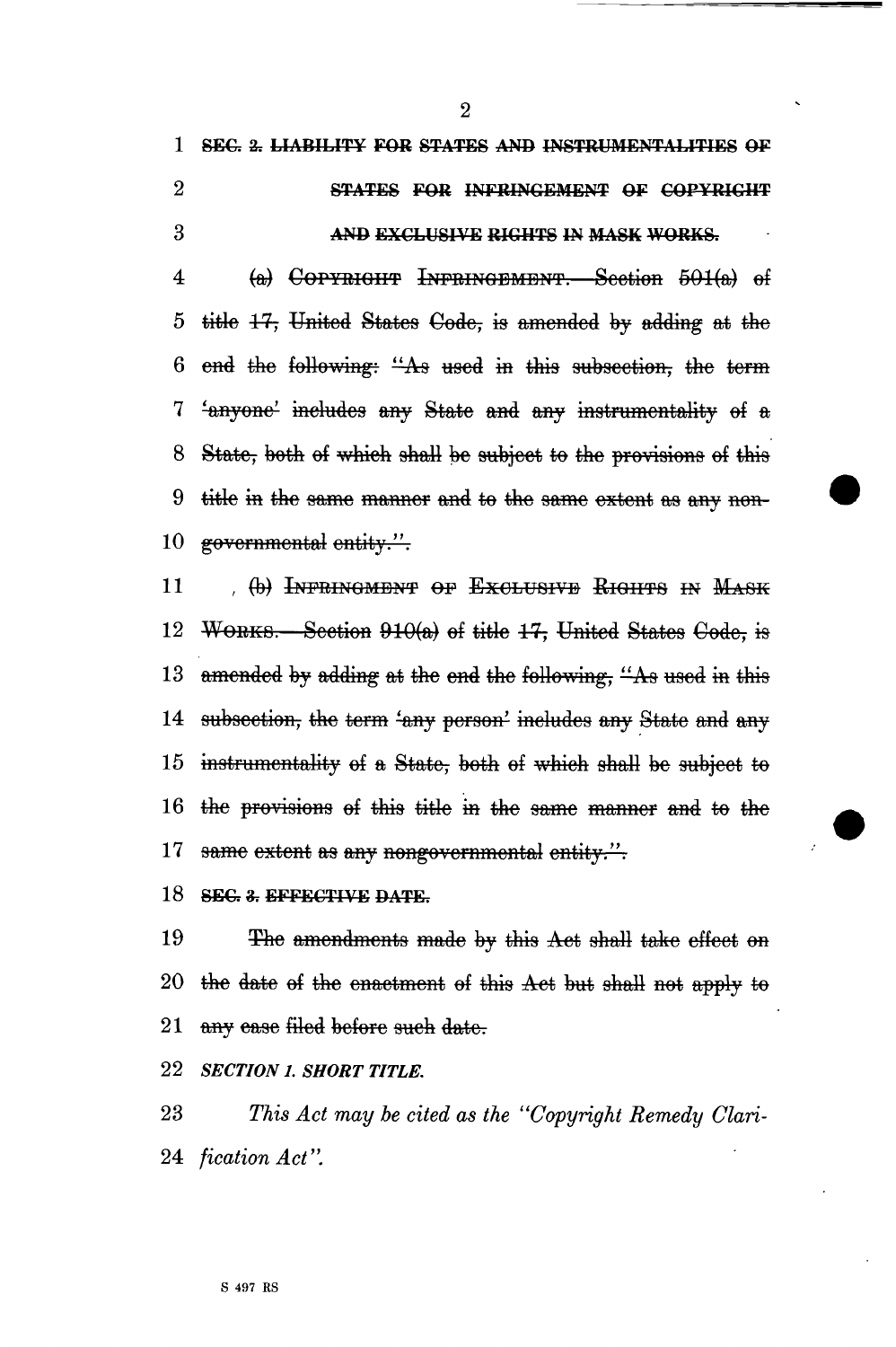*SEC. 2. LIABILITY OF STATES. INSTRUMENTALITIES OF STATES,* 

| $\boldsymbol{2}$        | AND STATE OFFICIALS FOR INFRINGEMENT OF                              |
|-------------------------|----------------------------------------------------------------------|
| 3                       | COPYRIGHT AND EXCLUSIVE RIGHTS IN MASK                               |
| $\overline{\mathbf{4}}$ | <b>WORKS.</b>                                                        |
| $\overline{5}$          | (a) COPYRIGHT INFRINGEMENT. $-(1)$ Section 501(a)                    |
| 6                       | of title 17, United States Code, is amended by adding at the         |
| $\bf 7$                 | end the following: "As used in this subsection, the term             |
| 8                       | 'anyone' includes any State, any instrumentality of a State,         |
| 9                       | and any officer or employee of a State or instrumentality of a       |
|                         | 10 State acting in his or her official capacity. Any State, and      |
| 11                      | any such instrumentality, officer, or employee, shall be sub-        |
|                         | 12 ject to the provisions of this title in the same manner and to    |
| 13                      | the same extent as any nongovernmental entity.".                     |
| 14                      | (2) Chapter 5 of title 17, United States Code, is amend-             |
| 15                      | ed by adding at the end the following new section:                   |
| 16                      | "\$511. Liability of States, instrumentalities of States, and        |
| 17                      | State officials for infringement of copyright                        |
| 18                      | "(a) In GENERAL.—Any State, any instrumentality of                   |
|                         | 19 a State, and any officer or employee of a State or instrumen-     |
|                         | 20 tality of a State acting in his or her official capacity, shall   |
|                         | 21 not be immune, under the Eleventh Amendment of the Con-           |
| $22\,$                  | stitution of the United States or under any other doctrine of        |
| $23\,$                  | sovereign immunity, from suit in Federal court by any                |
|                         | 24 person, including any governmental or nongovernmental             |
|                         | 25 entity, for a violation of any of the exclusive rights of a copy- |
|                         | 26 right owner provided by sections 106 through 119, for im-         |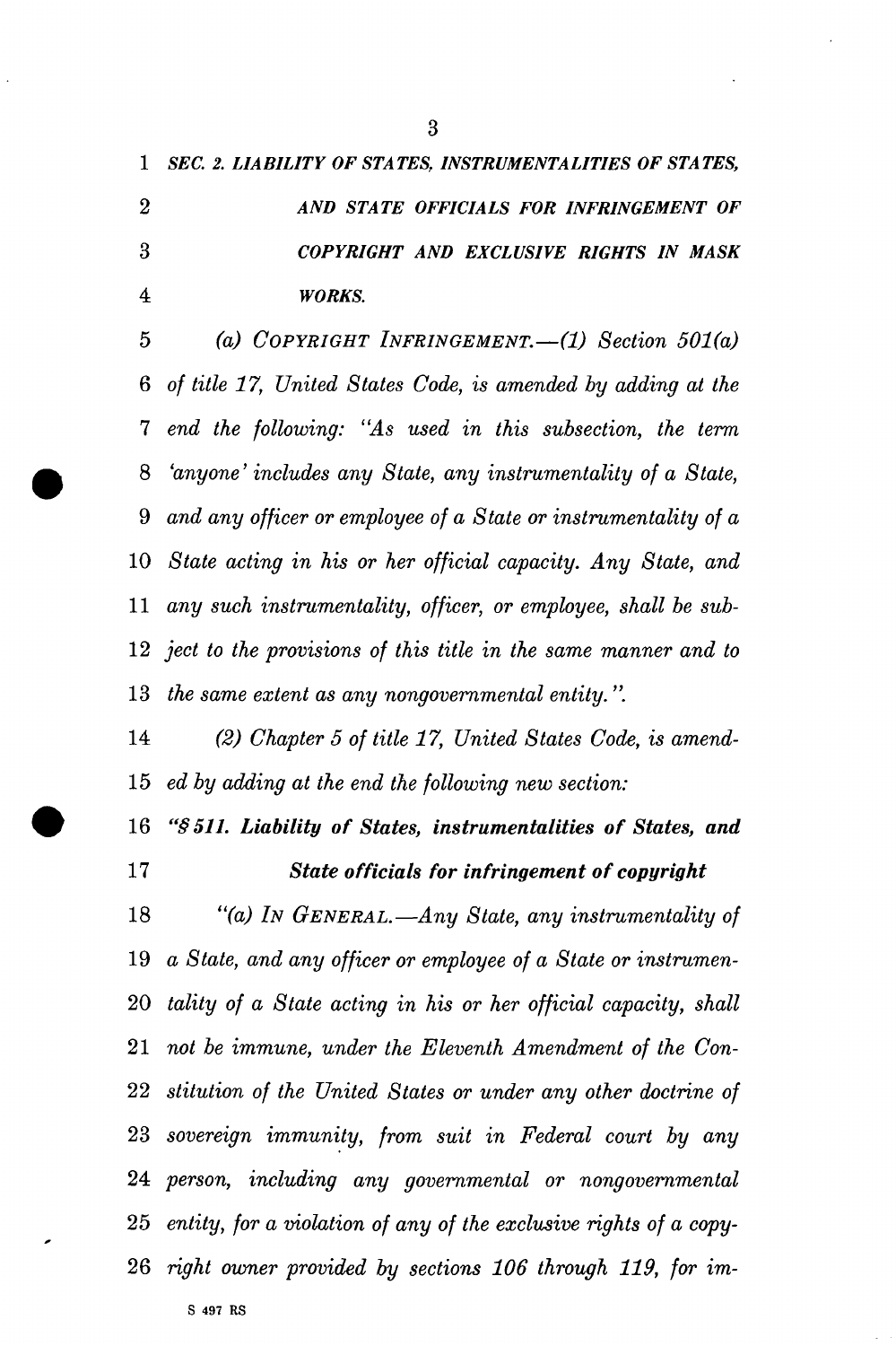*porting copies of phonorecords in violation of section 602, or for any other violation under this title.* 

 *"(b) REMEDIES.*—*In a suit described in subsection (a) for a violation described in that subsection, remedies (includ-5 ing remedies both at law and in equity) are available for the violation to the same extent as such remedies are available for such a violation in a suit against any public or private entity other than a State, instrumentality of a State, or offi- cer or. employee of a State acting in his or her official capac- ity. Such remedies include impounding and disposition of infringing articles under section 503, actual damages and profits and statutory damages under section 504, costs and attorney's fees under section 505, and the remedies provided in section 510. ".* 

 *(3) The table of sections at the beginning of chapter 5 of title 17, United States Code, is amended by adding at the end the following new item:* 

*"Sec. 511. Liability of States, instrumentalities of States, and State officials for infringement of copyright.".* 

 *(b) INFRINGEMENT OF EXCLUSIVE RIGHTS IN MASK WORKS.—(1) Section 910(a) of title 17, United States Code, is amended by adding at the end the following: "As used in this subsection, the term 'any person' includes any State, any instrumentality of a State, and any officer or employee of a State or instrumentality of a State acting in his or her official capacity. Any State, and any such instru-*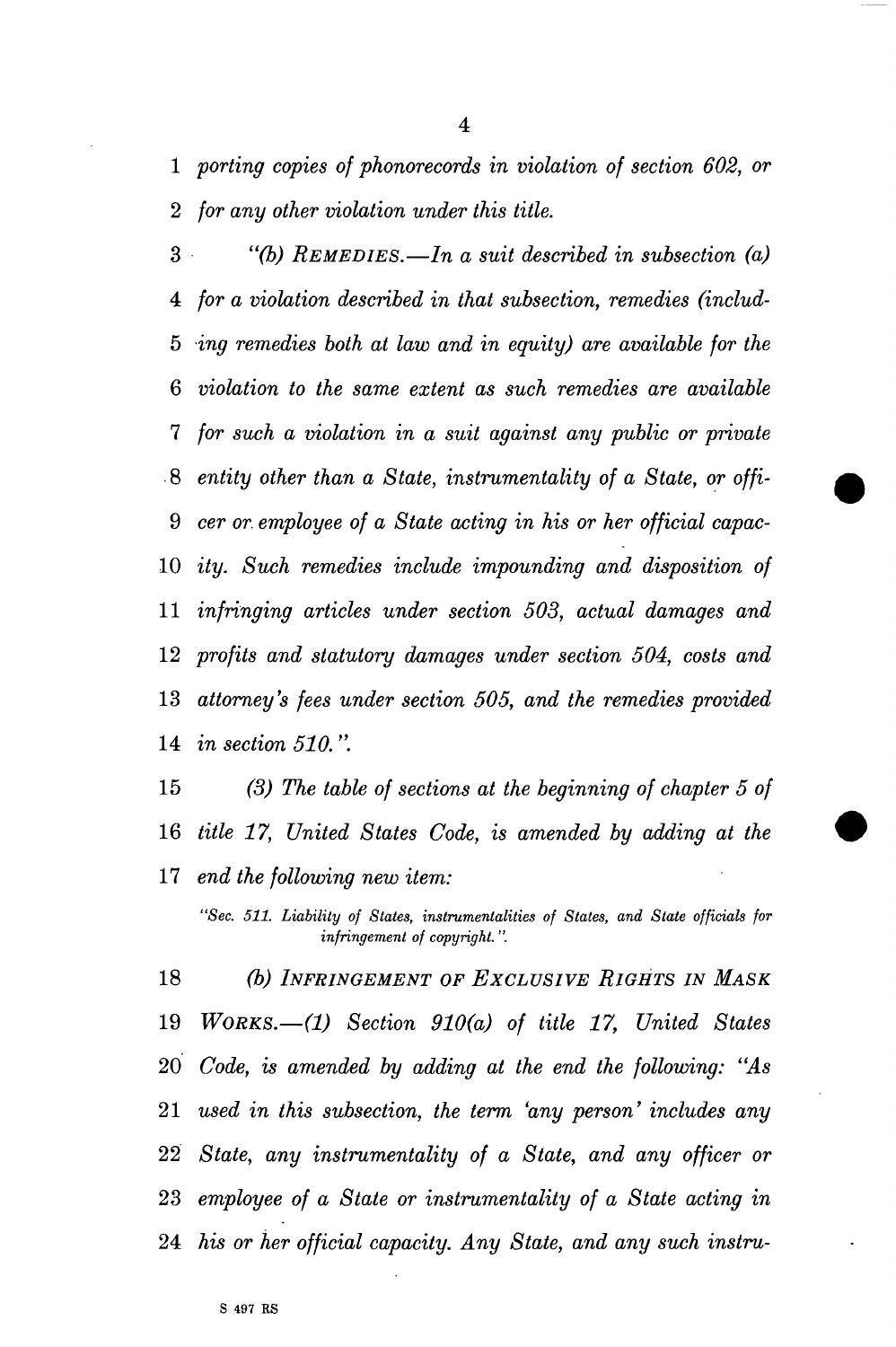*mentality, officer, or employee, shall be subject to the provi- sions of this chapter in the same manner and to the same extent as any nongovernmental entity.".* 

 *(2) Section 911 of title 17, United States Code, is amended by adding at the end the following new subsection: "(g)(1) Any State, any instrumentality of a State, and any officer or employee of a State or instrumentality of a State acting in his or her official capacity, shall not be immune, under the Eleventh Amendment of the Constitution of the United States or under any other doctrine of sovereign immunity, from suit in Federal court by any person, includ- ing any governmental or nongovernmental entity, for a viola- tion of any of the exclusive rights of the owner of a mask work under this chapter, or for any other violation under this chapter.* 

 *"(2) In a suit described in paragraph (1) for a violation described in that paragraph, remedies (including remedies both at law and in equity) are available for the violation to the same extent as such remedies are available for such a violation in a suit against any public or private entity other than a State, instrumentality of a State, or officer or employ- ee of a State acting in his or her official capacity. Such remedies include actual damages and profits under subsec- tion (b), statutory damages under subsection (c), impounding*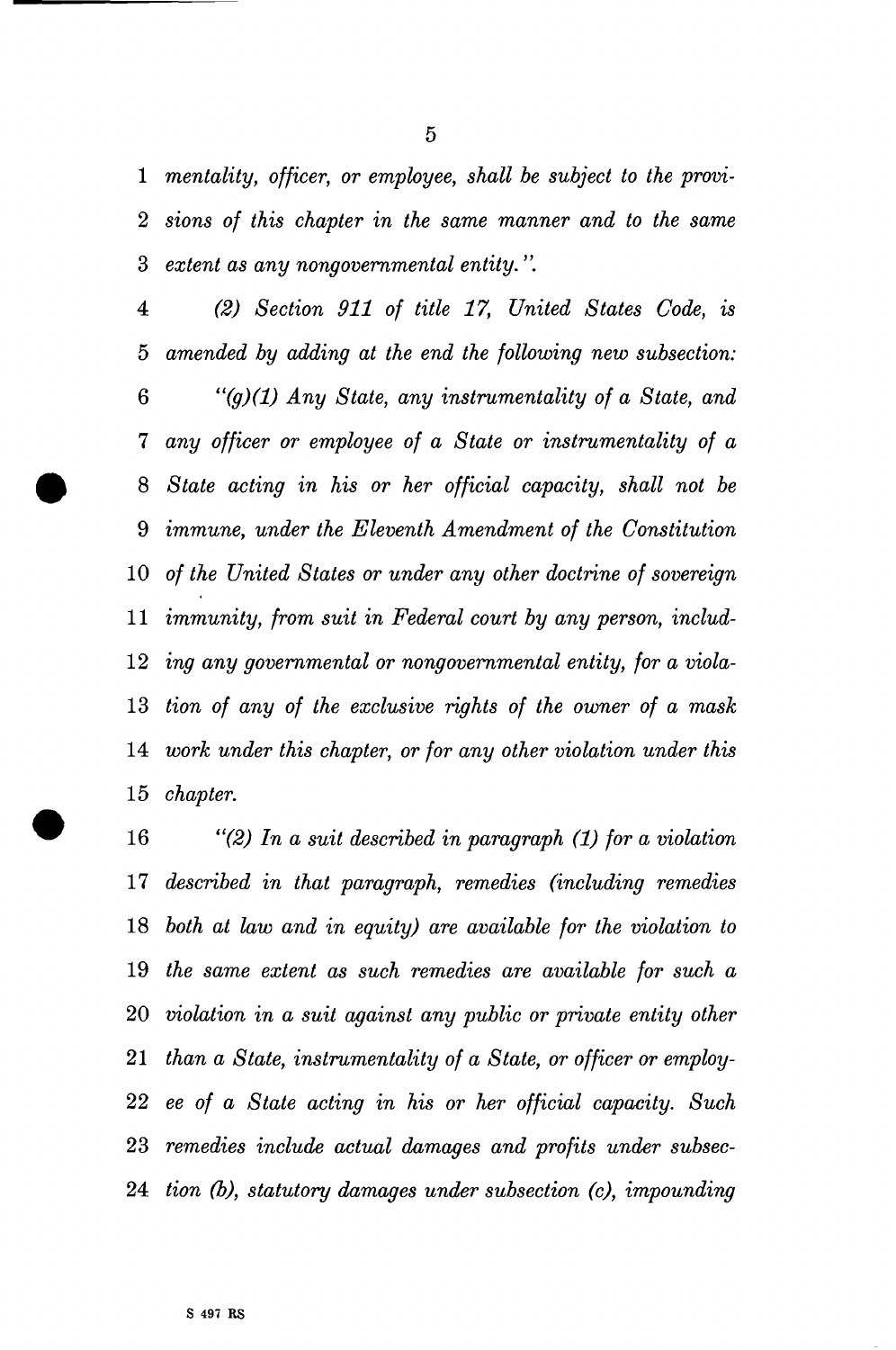*and disposition of infringing articles under subsection (e), and costs and attorney's fees under subsection (f).". SEC. 3. COSTS AND A TTORNEY'S FEES. Section 505 of title 17, United States Code, is amended*—  *(1) in the first sentences by inserting ", a State, or an instrumentality of a State" after "thereof"; (2) by designating the text of such section as sub- section (a); and (3) by adding at the end thereof the following: "(b)(1) In any civil action under this title against a State or an instrumentality of a State by a party described in paragraph (2) (A), the court may award fees and other expenses as defined in paragraph (2)(B). "(2) For the purposes of this subsection*—  *"(A) the term 'party' means*—  *"(i) a sole proprietor, corporation, partner- ship, or private and public organization with a net worth of not more than \$5,000,000 and not more than 500 employees at the time the civil action was filed; "(ii) a tax exempt organization as described in section 501(c)(3) of the Internal Revenue Code of 1986 exempt from taxation under section 501(a) of such Code, or a cooperative association,*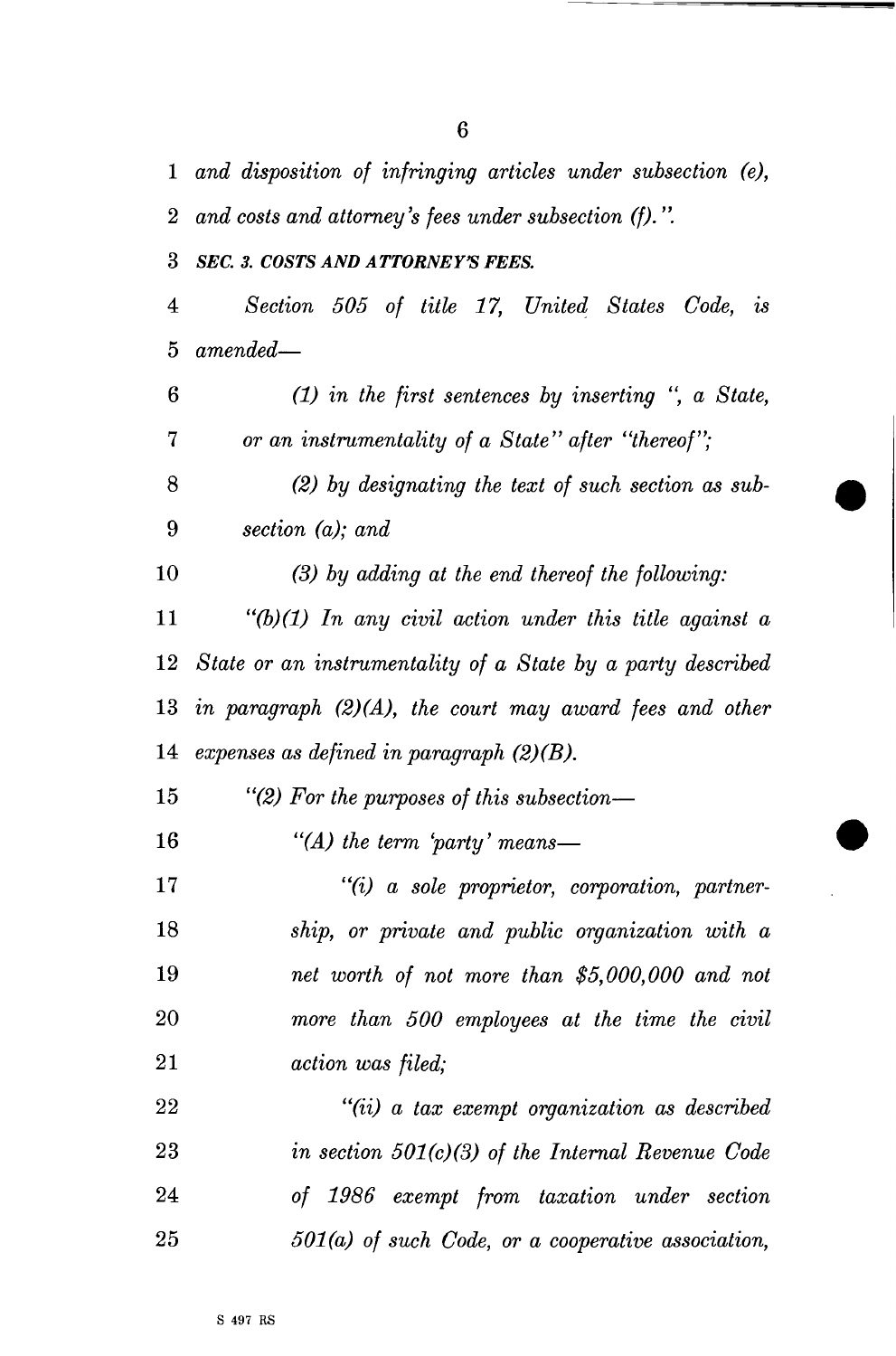$\ddot{\phantom{1}}$ 

 $\overline{\phantom{0}}$ 

 $-$ 

| $\mathbf{1}$            | as defined in section $15(a)$ of the Agricultural         |
|-------------------------|-----------------------------------------------------------|
| $\overline{2}$          | Marketing Act with not more than 500 employees            |
| 3                       | at the time the civil action was filed; and               |
| $\overline{\mathbf{4}}$ | "(iii) an individual with a net worth of not              |
| $\overline{5}$          | more than $$1,000,000$ at the time the civil action       |
| 6                       | was filed; and                                            |
| 7                       | $"$ (B) the term 'fees and other expenses' includes       |
| 8                       | the reasonable expenses of expert witnesses, the reason-  |
| 9                       | able cost of any study, analysis, engineering report,     |
| 10                      | test, or project which is found by the court to be neces- |
| 11                      | sary for the preparation of the party's case, and rea-    |
| 12                      | sonable attorney fees (The amount of fees awarded         |
| 13                      | under this subsection shall be based upon prevailing      |
| 14                      | market rates for the kind and quality of the services     |
| 15                      | furnished, except that (i) no expert witness shall be     |
| 16                      | compensated at a rate in excess of the highest rate of    |
| 17                      | compensation for expert witnesses paid by the United      |
| 18                      | States; and (ii) attorney fees shall not be awarded in    |
| 19                      | excess of \$75 per hour unless the court determines that  |
| 20                      | an increase in the cost of living or a special factor,    |
| 21                      | such as the limited availability of qualified attorneys   |
| 22                      | for the proceedings involved, justifies a higher fee.).". |

 $\omega$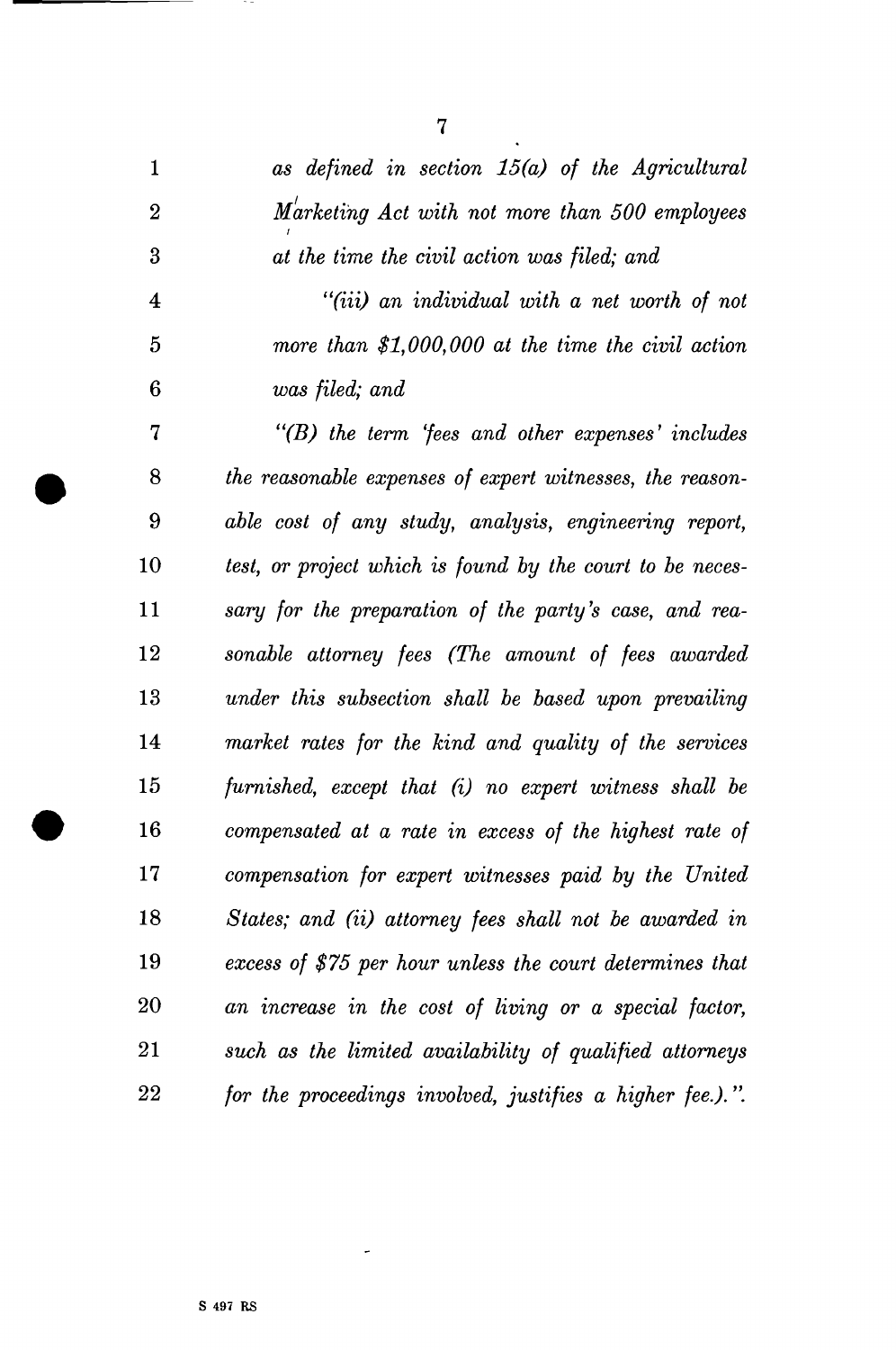1 *SEC. 4. EFFECTIVE DATE.* 

*2 The amendments made by this Act shall take effect with*  3 *respect to violations that occur on or after the date of the*  4 *enactment of this Act.* 

Amend the title so as to read: "A bill to amend chapters 5 and 9 of title 17, United States Code, to clarify that States, instrumentalities of States, and officers and employees of States acting in their official capacity, are subject to suit in Federal court by any person for infringement of copyright and infringement of exclusive rights in mask works, and that all the remedies can be obtained in such suit that can be obtained in a suit against a private person or against other public entities."